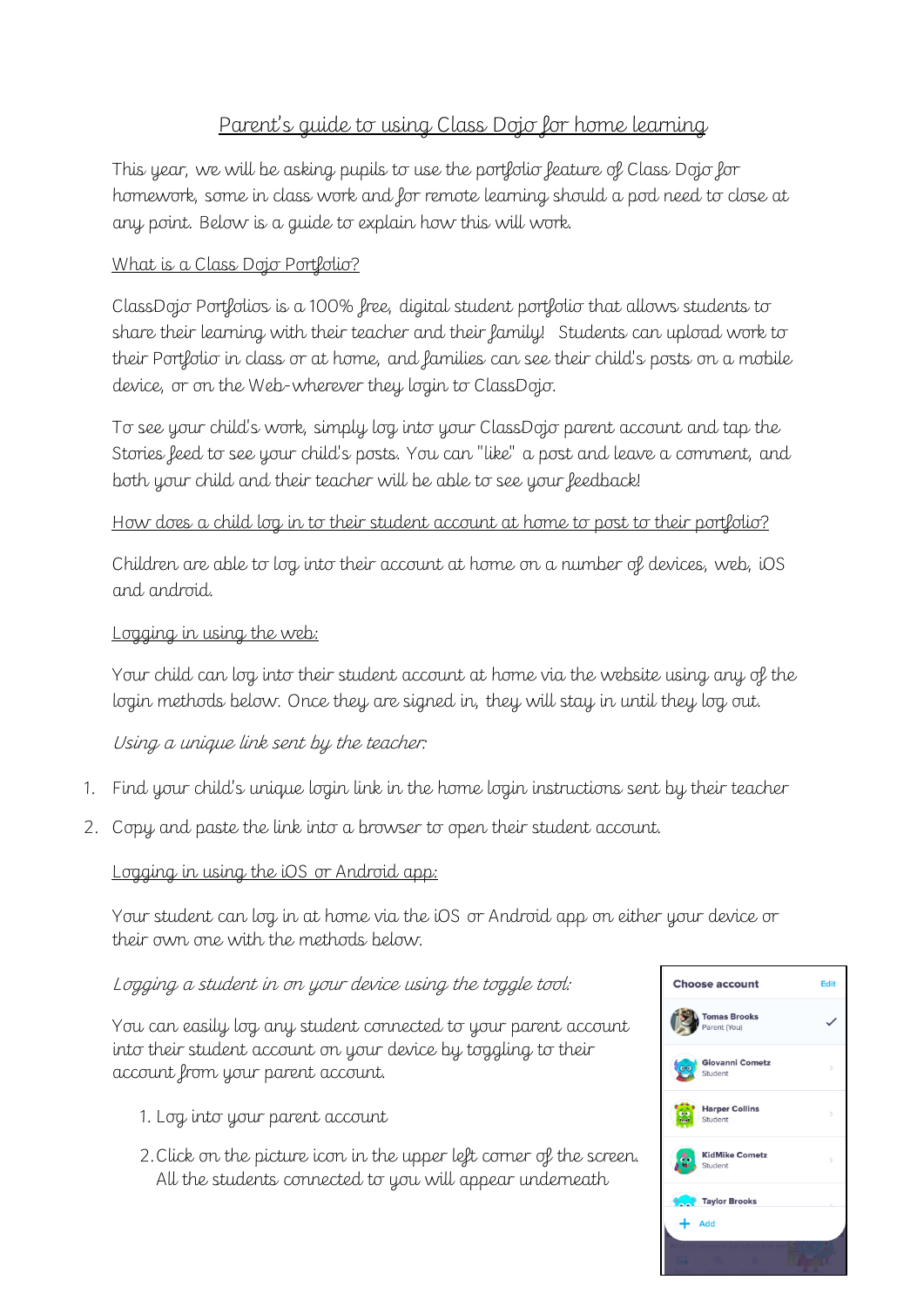your account (Note: You may need to scroll down to see all of them if you have multiple children connected to your account)

- 3.Tap on the student to allow them to access their student account where they can post photos, videos, journal entries, and/or drawings to their Portfolios (pending teacher approval), view any previously approved posts, view their reports, and customize their monsters!
- 4.To access your parent account again, select the picture icon on the top left and select your account

Logging a student in using a QR code provided by the teacher:

If your child has been provided with an individual QR code from the teacher, you can use this to log them into their account on any device. To do this:

- 1. Open the app and select "I'm a student" (Note: If you're logged in as a parent, log out, then tap the "+" icon, then select "I'm a student")
- 2. Hold the individual QR code provided by the teacher in front of your iOS mobile device camera to scan it.

This link takes you to a tutorial video for logging in on the web or on the app:

<https://youtu.be/gjS1U8wiH7A>

## How to Access and Respond to Activities set in the Student Account

Teachers will be using ClassDojo portfolios to assign your child activities, homework and remote learning if a pod should close. These activities require children to respond and submit their complete work in a number of ways, journal entries, worksheets, drawing pages, and more! Teachers will post to the school story to let you know activities have been uploaded for children to complete.

There will be a submission deadline for when each activity must be completed and uploaded by, this will be clearly stated in the activities instructions.

In order to view activities your child's teacher has assigned your child, you will need to be [logged into your child's student account](https://classdojo.zendesk.com/hc/en-us/articles/115004708883-How-Does-My-Child-Log-into-Their-Student-Account-at-Home-to-Post-to-Their-Portfolio-#web).

Once in your child's student account,, here's how you can help them complete their assigned activities:

#### Web log in:

1. You will see all of your child's assigned activities under "To Do" at

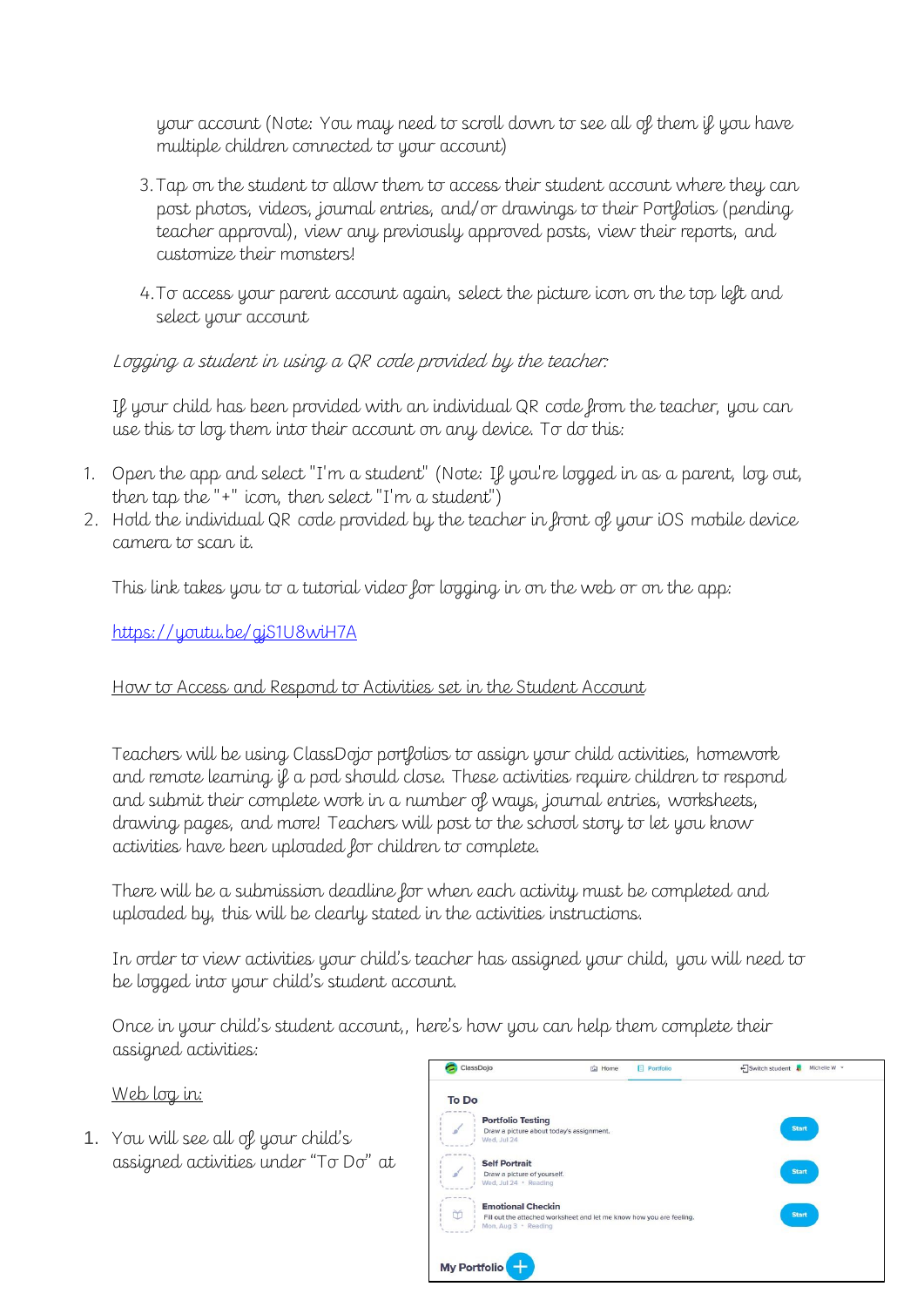the top of the "Home" or "Portfolio" tab. Click "Start" next to the activity you would like to begin.

| Close Save <b>III</b> Detete | Emotional Checkin                                                                                                            | Hand in                                                              |
|------------------------------|------------------------------------------------------------------------------------------------------------------------------|----------------------------------------------------------------------|
|                              | ClassDojo<br><b>Emotional Checkin</b>                                                                                        | Fill out the attached worksheet and let me know how you are feeling. |
|                              | Confused<br>Angry<br>Sad<br>Relaxed<br>Frustrated<br>Hurt<br>Happy<br>Nervous<br>Excited<br>Scared<br>Cranky<br>Disappointed |                                                                      |
|                              | Today I am feeling<br>Because                                                                                                |                                                                      |
| $m_{\rm e}$                  |                                                                                                                              |                                                                      |
|                              |                                                                                                                              |                                                                      |

2. Read the activity instructions and use the different tools to complete the assignment

| Close Save II Delete                     | Emotional Checkin                                                                                                                                 | Hand in                                                              |
|------------------------------------------|---------------------------------------------------------------------------------------------------------------------------------------------------|----------------------------------------------------------------------|
|                                          | ClassDojo<br><b>Emotional Checkin</b>                                                                                                             | Fill out the attached worksheet and let me know how you are feeling. |
| ĸ<br><b>Hara</b><br>$\mathcal{P}$        | Relaxed<br>Confused<br>Angry<br>Sad<br><b>Nervous</b><br>Frustrated<br>Hurt<br>Happy<br><b>Excited</b><br>Scared<br>Cranky<br><b>Disappointed</b> |                                                                      |
| D<br>$\circ$<br>$\mathcal{O}$<br>٠<br>5c | Today I am feeling Excited!<br>Because School is starting.                                                                                        |                                                                      |
|                                          |                                                                                                                                                   |                                                                      |

3. Clicking "Save" will save the assignment as a draft that students can come back and access to finish later. Clicking "Hand in" will submit the post to the student's teacher for approval.

# iOS or Android app log in:

1. Tap on the class name the activity was assigned to

| 1:44               |                          | <b>Michelle W</b> | and LTE (SIMIL)<br>× |
|--------------------|--------------------------|-------------------|----------------------|
|                    |                          |                   |                      |
|                    |                          |                   |                      |
|                    | <b>Mr. Piper's Class</b> |                   |                      |
|                    | Points                   | No activities     |                      |
| <b><i>F</i></b> 99 | <b>Reading</b>           |                   |                      |
|                    | 112<br>Points            | 2 Activities      |                      |
|                    | <b>Spelling</b>          |                   |                      |
|                    | Points                   | No activities     |                      |